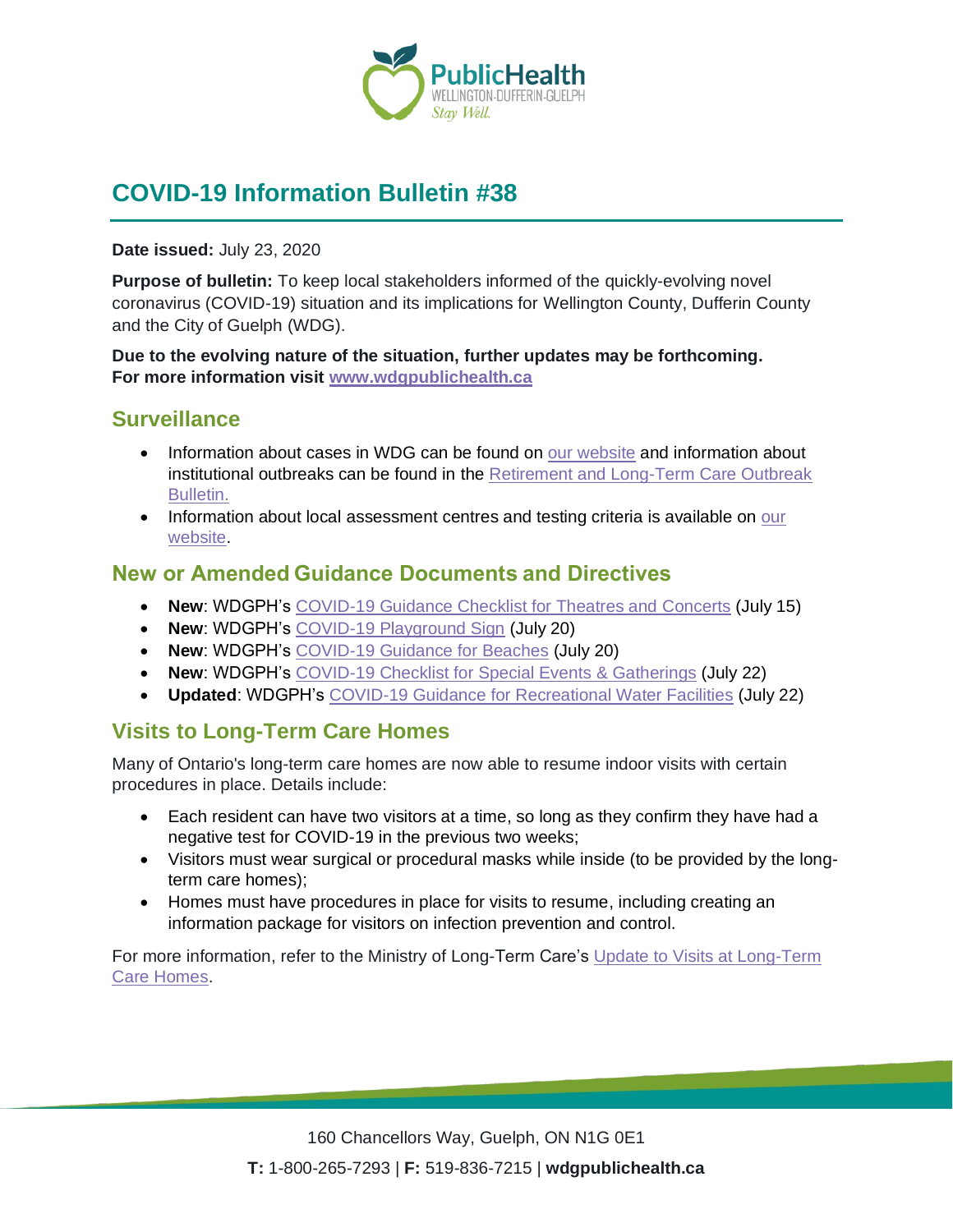

## **Announcements and Changes to Services**

- On July 22, the [Ontario Legislature](https://news.ontario.ca/opo/en/2020/07/ontario-legislature-adjourns-after-significant-sitting-in-response-to-covid-19.html) adjourned after an unprecedented session that saw cross-partisan collaboration in the fight against COVID-19.
- On July 22, the [Government of Ontario](https://news.ontario.ca/mma/en/2020/07/ontario-strengthens-protections-for-tenants.html) announced the increase of fines for unlawful evictions of tenants by landlords in response to the COVID-19 crisis.
- On July 21, the [Government of Ontario](https://news.ontario.ca/opo/en/2020/07/ontario-unveils-new-innovative-approach-to-building-long-term-care-homes-faster.html) announced the Accelerated Build Pilot Program that is part of a plan to create new long-term care beds across the province that meet modern design standards, including features such as air conditioning and private or semi-private rooms, beginning immediately.

## *Ongoing COVID-19 Action*

## **COVID-19 Testing**

Please go to an [Assessment Centre](https://wdgpublichealth.ca/your-health/covid-19-information-public/assessment-centres-wdg) to get tested. Public Health **DOES NOT** provide testing. No referral is needed. **Bring your health card to the assessment centre** (if you have one). It is OK if it is expired. Presenting your health card allows you to:

- Check your test results online. Public Health only calls those who test positive.
- Be treated or prescribed medication for other respiratory conditions if needed and if this option is available at your assessment centre.
- Move through the testing process faster.

Further instruction will be provided by the clinician at the assessment centre based on individual assessment. Be prepared for increased wait times at the assessment centres.

#### **Check Your COVID-19 Test Results Online**

The Ontario government has launched an online [COVID-19 Test Result Viewer.](https://covid19results.ehealthontario.ca:4443/agree) This offers fast and secure access to test results on your computer or mobile device. NOTE: **Online test results are only available to those with an Ontario photo (green) health card.**

If you receive a positive result via the online COVID-19 Test Result Viewer, you will have the option to report your information to Public Health through Contact +. Contact + is a voluntary, web-based service for positive results received via the COVID-19 Test Result Viewer. **It does not replace the call you get from Public Health.** Contact + allows you to confirm your contact details as well as review and answer the questions that Public Health will ask you, in advance of your call. You may add this information for up to 48 hours after your positive test result is reported. For more information about Contact +, visit our [Testing and Results](https://www.wdgpublichealth.ca/your-health/covid-19-information-public/testing-and-results) page.

#### **Face Coverings Required for Commercial Businesses in WDG**

Dr. Nicola Mercer, Medical Officer of Health, has issued an order under Section 22 of the *Health Protection and Promotion Act*.

What this means:

• A face covering is required for any customer, patron, employee or visitor when entering and while on the premises of any commercial establishment in the WDG region. The order will be in effect until rescinded.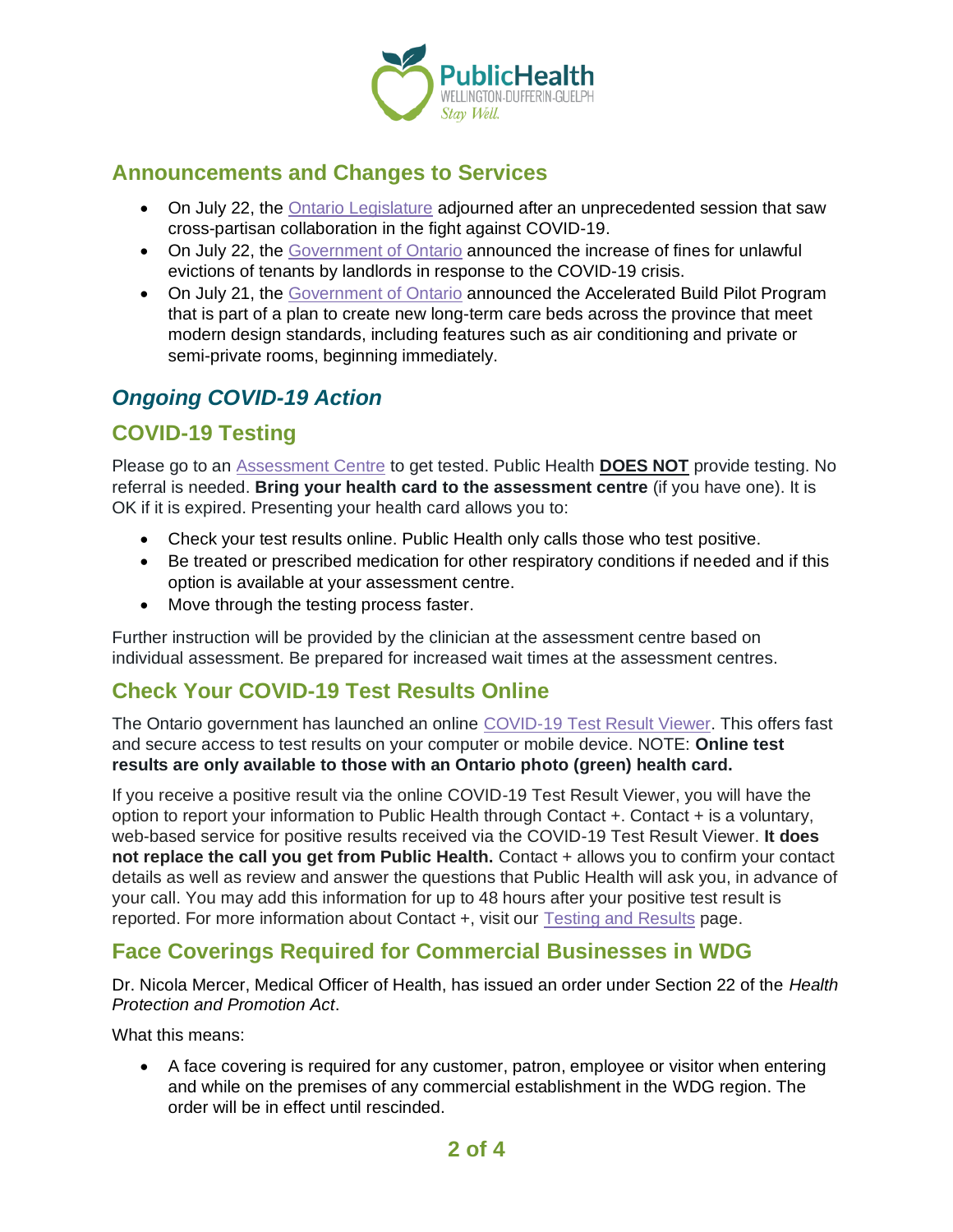

For more details on the order and frequently asked questions, [visit our website](https://www.wdgpublichealth.ca/your-health/covid-19-information-public/face-coverings-class-order-and-faqs) or contact our call centre at 519-822-2715 ext. 4020.

Individuals who may be exempted from this Order:

- Children under the age of two years.
- Children under the age of five years (either chronologically or developmentally) who refuse to wear a face covering and cannot be persuaded to do so by their caregiver.
- People whose ability to breathe is in any way inhibited by the face covering.
- People that have any other medical reason they cannot wear a face covering safely, such as, but not limited to, respiratory disease, cognitive difficulties or difficulties in hearing or processing information.

Learn more about the [wear and care of face coverings.](https://www.wdgpublichealth.ca/your-health/covid-19-information-public/face-coverings-class-order-and-faqs/wear-and-care-face)



## **Guidelines for Reopening**

Don't forget to check out the ever-evolving updates about reopening on our website.

Quick Links:

- [General Workplaces and Businesses](https://www.wdgpublichealth.ca/your-health/covid-19-information-workplaces-and-living-spaces/workplaces-and-businesses)
- [Food Premises and Events](https://wdgpublichealth.ca/your-health/covid-19-information-workplaces-and-living-spaces/food-premises-and-events)
- [Child Care Providers](https://www.wdgpublichealth.ca/your-health/covid-19-information-workplaces-and-living-spaces/child-care-providers)
- [Summer Day Camps](https://www.wdgpublichealth.ca/your-health/covid-19-information-workplaces-and-living-spaces/summer-day-camp-providers)
- [Personal Service Settings](https://www.wdgpublichealth.ca/your-health/covid-19-information-workplaces-and-living-spaces/personal-service-settings)
- Recreational [Water Facilities](https://www.wdgpublichealth.ca/your-health/covid-19-information-workplaces-and-living-spaces/recreational-water-facilities)
- [Water Quality for Reopening Buildings](https://wdgpublichealth.ca/your-health/covid-19-information-workplaces-and-living-spaces/water-quality-reopening-buildings)
- [Sport and Recreation Settings](https://wdgpublichealth.ca/your-health/covid-19-information-workplaces-and-living-spaces/sport-and-recreation-settings)